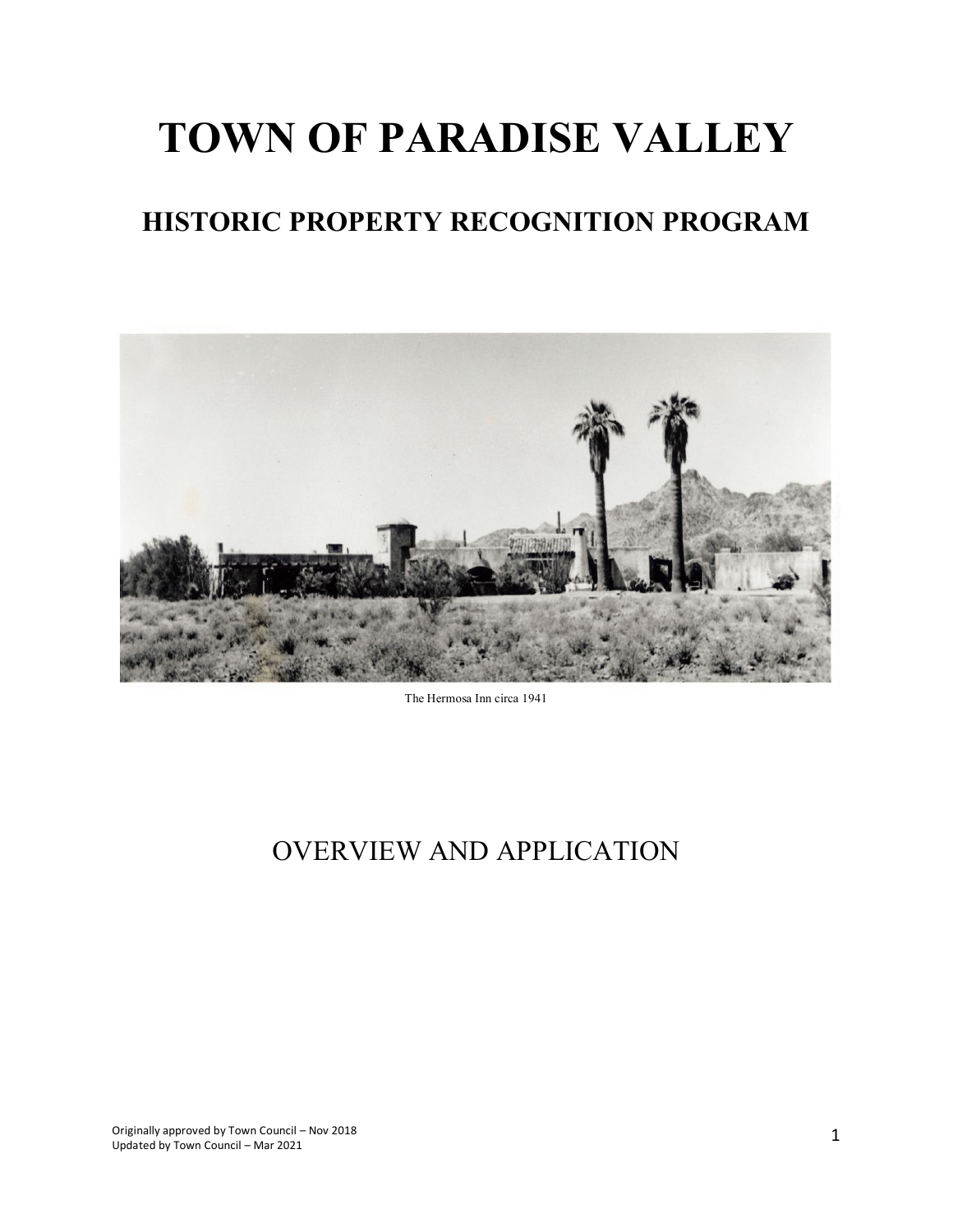# **TOWN OF PARADISE VALLEY HISTORIC PROPERTY RECOGNITION PROGRAM OVERVIEW**

# **INTRODUCTION**

The Town was incorporated on May 24, 1961, but long before incorporation the area surrounding Mummy Mountain north of Camelback Mountain became the home to many who sought the beauty and tranquility of its desert landscape. The purpose of the Town's Historical Property Recognition Program is to recognize historic property within the Town of Paradise Valley. With the consent of the property's owner, an eligible historic property will be added to the Program after the property's application receives the recommendation of the Town's Historical Advisory Committee (Committee) and the approval of the Town Council. The property owner will then receive a certificate recognizing the importance of the property to the Town and Town will add the property to a list of recognized historic properties kept at the Town Hall. The Program is voluntary and does not impose any new regulations on the recognized properties.

# **ELIGIBILITY CRITERIA**

# **What type of properties are eligible for the Historic Property Recognition Program?**

Buildings, structures, objects and designed landscape features (e.g. gardens) are all eligible.

#### **What criteria will be used when considering whether a property is a historic property?**

- 1. A property must have been in existence in 1961; OR a property must be at least 50 years old and represent an important part of the history or architecture of the Town under one of the following areas:
	- a. **Events/Trends**. The property must be associated with an event or pattern of events that made a significant contribution to the history of the nation, the state or the Town.
	- b. **Persons**. The property must be associated with the life of a person who was significant in the history of the nation, the state, or the Town.
	- c. **Architecture**. The property must embody the distinctive characteristics of a type, period, or method of construction; represent the work of a master (architect, designer, engineer, or builder); possess high artistic values; or be a source of civic pride or identity for the Town.
- 2. A property must have historic integrity, which means that it has retained enough original materials, features, or characteristics necessary to convey its significance visually.
- 3. Significance or importance must be evaluated within the property's historic context to determine whether it illustrates a period of Town development:
	- a. **Early settlement – WWII (1947)**. During this period, the area was mostly used for farms and ranches, but a few custom residences started to arrive, particularly in the eastern foothills of Camelback Mountain. Some of the Town's early resorts, such as Camelback Inn, Hermosa Inn, and El Chorro, date to this period. Many of the structures were built using adobe.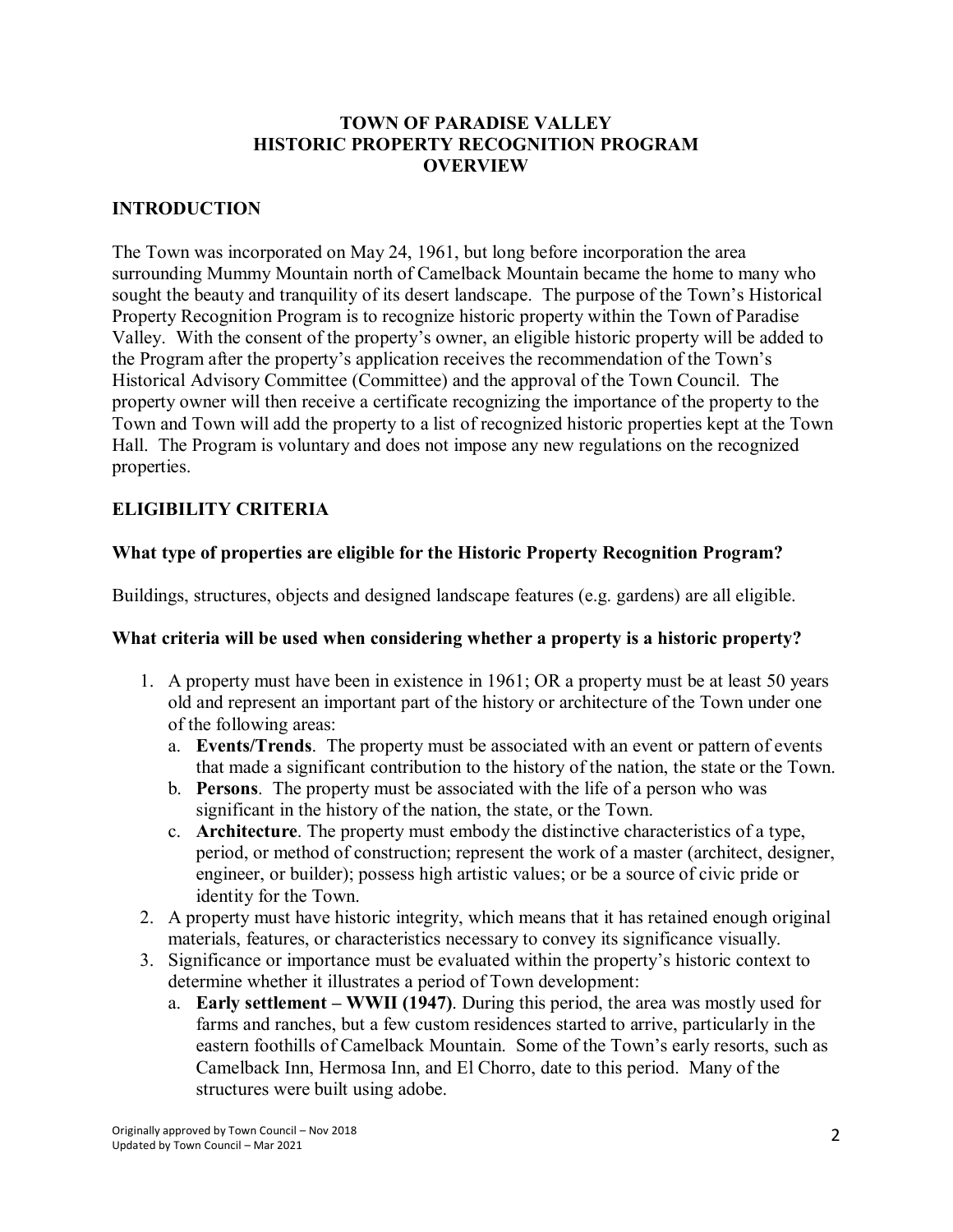- b. **WWII (1947) – Town incorporation in 1961**. After World War II, settlement began in earnest mostly with the development of modest ranch-style homes located on one to five acres. The area incorporated in 1961 to preserve the rural lifestyle of its citizens.
- c. **Post-incorporation**. In the 1970s, the Town adopted a hillside ordinance and outdoor lighting restrictions to protect the mountain profile and preserve the nighttime environment. Development continued with a diversity of architectural styles.
- 4. A property must not have any active code violations.

# **APPLICATION**

# **Who can apply to have a property be recognized as a historic property?**

A Town Council member, Committee member, Town citizen, or property owner may submit an application. If the applicant is not the property owner, the property owner's consent must be obtained before the application is reviewed.

# **PROCEDURE**

#### **What is the process for adding a property to the Historic Property Recognition Program?**

An application is first submitted using the attached form. The Committee will review each application to determine if the property meets the criteria to qualify as a historic property; the Committee may request additional information before making a decision. If the Committee finds that the criteria to qualify as a historic property has been met, the Committee will make a recommendation to the Town Council to add the property to the Program. The Town Council will make a final decision. If the Committee declines to make a recommendation to the Town Council or if the Town Council declines to add the property to the Program, another application for the same property will not be considered for at least one year.

# **What is the process for removing a property from the Historic Property Recognition Program?**

An owner may remove its property from the Program at any time by submitting a written request to the Committee, which shall remove the property and report such removal to the Town Council. A Town Council member, Committee member or Town citizen may submit a written request for removal to the Committee if a property is remodeled in a way that damages its historic integrity. The Committee will provide a copy of such request to the property owner and ask the property owner to respond. After reviewing the request and response, if the Committee finds that the property no longer meets the criteria for the Program, then the Committee will make a recommendation to the Town Council to make a final decision. A property will be automatically removed from the Program if its historic buildings, structures, objects, and/or designed landscape feature are demolished. The Town will keep a list of the properties that have been removed from the Program.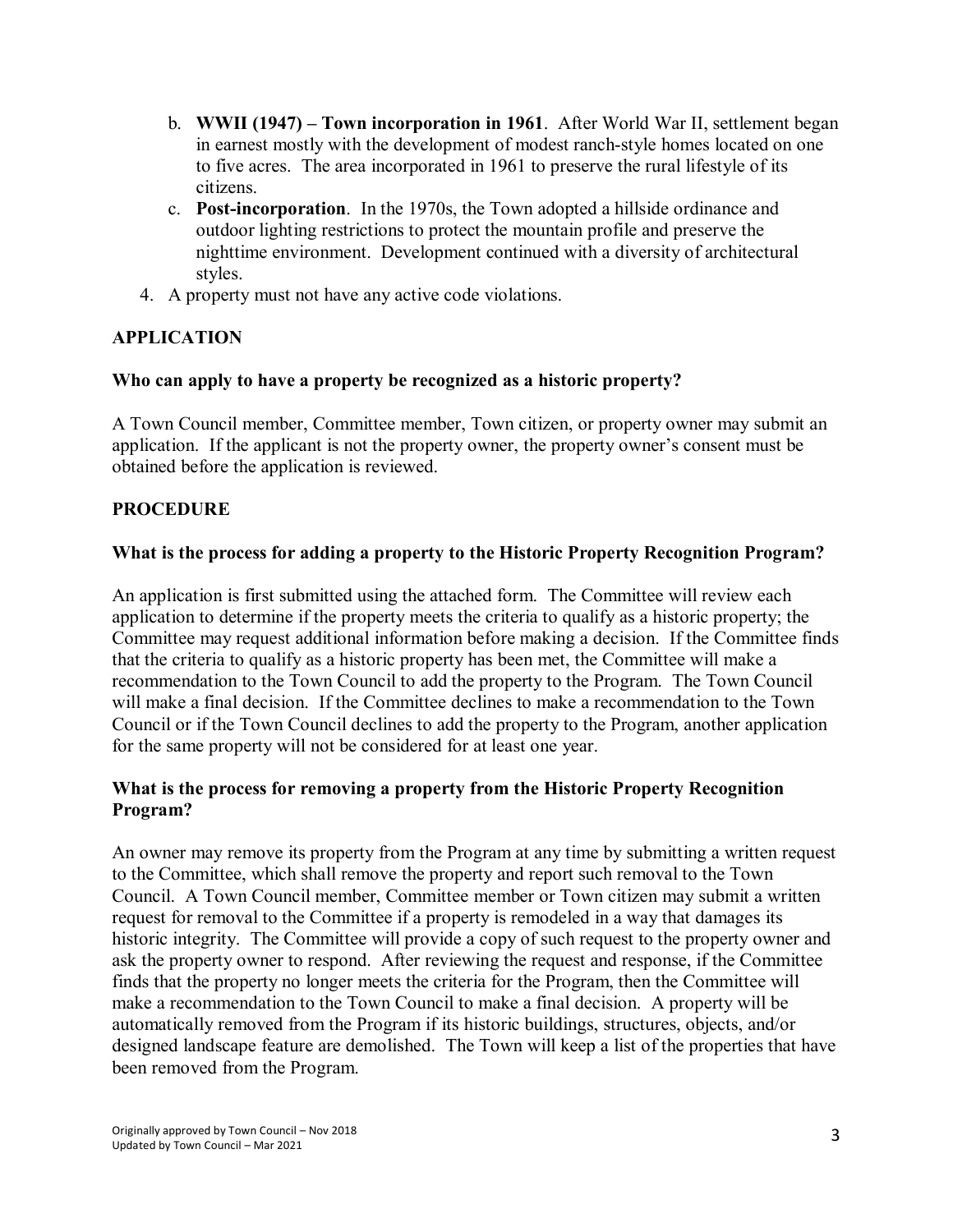#### **BENEFITS**

#### **What are the benefits of the Historic Property Recognition Program?**

The importance of the property to the Town will be formally recognized, along with the property owner's efforts to preserve the property, by a Town Council Resolution. The property's owner will receive a certificate of inclusion in the Program and the Town will add the property to a list of recognized historic properties kept at the Town Hall. With the owner's permission, the property will be included in a list of recognized historic properties published on the Town's website. The property's owner will also have the option to purchase a commemorative plaque.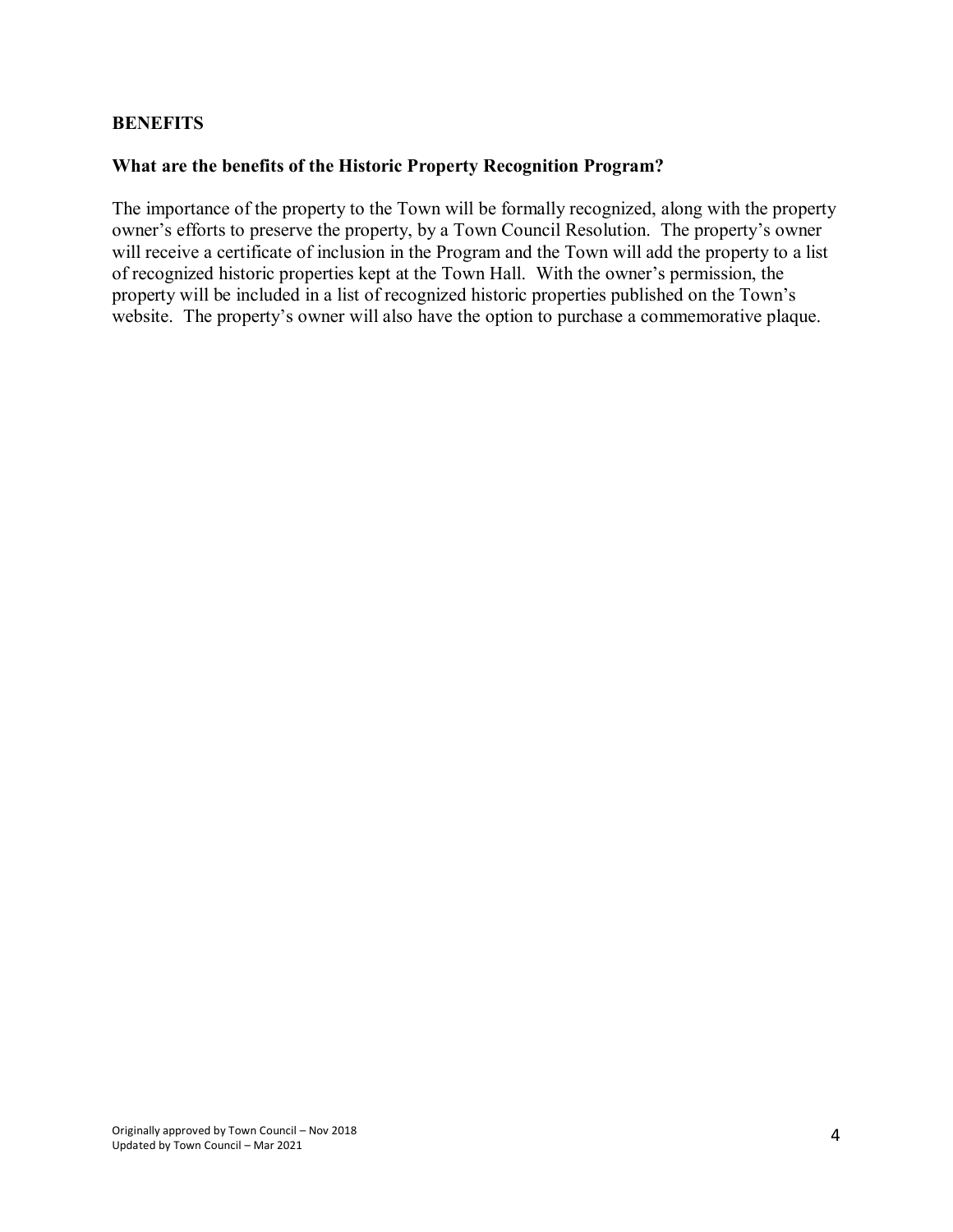# **TOWN OF PARADISE VALLEY HISTORIC PROPERTY RECOGNITION PROGRAM APPLICATION FORM**

Provide as much information as is known about the property. Use continuation sheets where necessary.

You may send the completed application to: Executive Assistant to Town Manager, 6401 East Lincoln Drive, Paradise Valley, AZ 85253-4399 or you may email the completed application to the Executive Assistant to Town Manager (see Town website for email address) with a subject line: TPV-Historic Property Recognition Program

# **PROPERTY IDENTIFICATION**

Historic Name (enter the name, if applicable, that best reflects the property's historic importance):

|                                   | , Paradise Valley, AZ 85253 |
|-----------------------------------|-----------------------------|
|                                   |                             |
| Source of information:            |                             |
|                                   |                             |
| Source of information:            |                             |
|                                   |                             |
| Source of information:            |                             |
| Current Owner:                    |                             |
| Address (if different from above) |                             |

#### **SIGNIFANCE**

Describe the historic significance of the property. The property must have been in existence in 1961, or a property must be at least 50 years old and represent an important part of the history or architecture of the Town under one of the following areas:

- **a. Events/Trends**. The property must be associated with an event or pattern of events that made a significant contribution to the history of the nation, the state or the Town.
- **b. Persons**. The property must be associated with the life of a person who was significant in the history of the nation, the state, or the Town.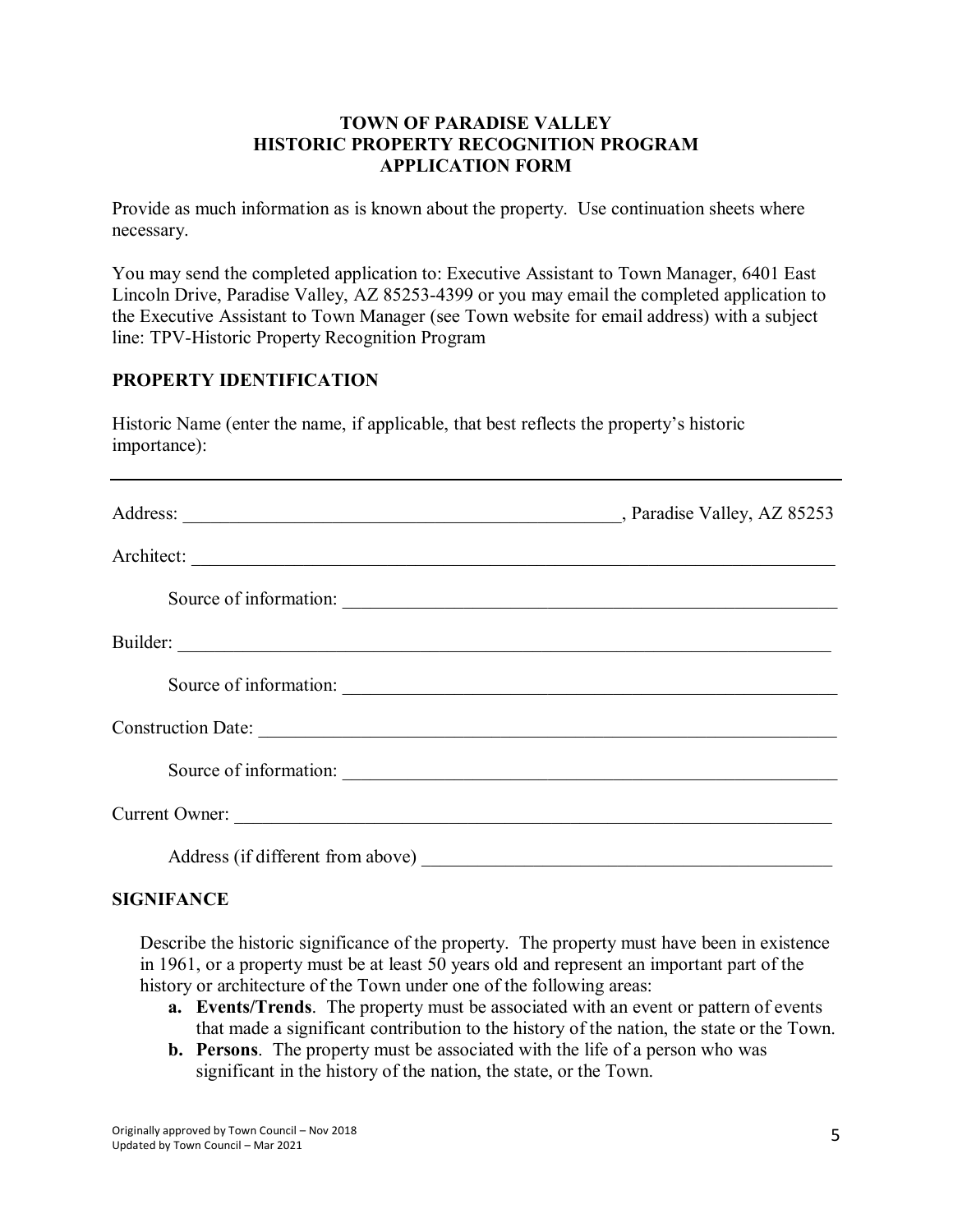**c. Architecture**. The property must embody the distinctive characteristics of a type, period, or method of construction; represent the work of a master (architect, designer, engineer, or builder); possess high artistic values; or be a source of civic pride or identity for the Town.

# **INTEGRITY**

Provide detailed information about the property's integrity. The property must have historic integrity, which means that it has retained enough original materials, features, or characteristics necessary to convey its significance visually.

- 1. Location:
	- **o** Original site
	- o Date moved from original site: \_\_\_\_\_\_\_\_\_\_\_\_\_\_\_\_\_\_\_\_\_\_\_\_\_\_\_\_\_\_\_\_\_\_\_\_\_\_\_\_ Location of original site:
- 2. Design (describe any alterations from the original design, including dates known or estimated – when alterations were made):

 $\Box$  , where the contribution of the contribution of the contribution of the contribution of the contribution of the contribution of the contribution of the contribution of the contribution of the contribution of the cont  $\Box$  , where the contribution of the contribution of the contribution of the contribution of the contribution of the contribution of the contribution of the contribution of the contribution of the contribution of the cont  $\Box$  , where the contribution of the contribution of the contribution of the contribution of the contribution of the contribution of the contribution of the contribution of the contribution of the contribution of the cont  $\Box$  , where the contribution of the contribution of the contribution of the contribution of the contribution of the contribution of the contribution of the contribution of the contribution of the contribution of the cont  $\Box$  , where the contribution of the contribution of the contribution of the contribution of the contribution of the contribution of the contribution of the contribution of the contribution of the contribution of the cont

 $\Box$  , where the contribution of the contribution of the contribution of the contribution of the contribution of the contribution of the contribution of the contribution of the contribution of the contribution of the cont  $\Box$  , where the contribution of the contribution of the contribution of the contribution of the contribution of the contribution of the contribution of the contribution of the contribution of the contribution of the cont  $\Box$  , where the contribution of the contribution of the contribution of the contribution of the contribution of the contribution of the contribution of the contribution of the contribution of the contribution of the cont  $\Box$  , where the contribution of the contribution of the contribution of the contribution of the contribution of the contribution of the contribution of the contribution of the contribution of the contribution of the cont  $\Box$  , where the contribution of the contribution of the contribution of the contribution of the contribution of the contribution of the contribution of the contribution of the contribution of the contribution of the cont

 $\_$ 

3. Setting (describe the natural and/or built environment around the property):

4. Materials (describe the materials used in the following elements of the property): Walls (structure): \_\_\_\_\_\_\_\_\_\_\_\_\_\_\_\_\_\_\_\_\_\_\_\_\_\_\_\_\_\_\_\_\_\_\_\_\_\_\_\_\_\_\_\_\_\_\_\_\_\_\_\_\_\_

Foundation: \_\_\_\_\_\_\_\_\_\_\_\_\_\_\_\_\_\_\_\_\_\_\_\_\_\_\_\_\_\_\_\_\_\_\_\_\_\_\_\_\_\_\_\_\_\_\_\_\_\_\_\_\_\_\_\_\_\_

Roof: \_\_\_\_\_\_\_\_\_\_\_\_\_\_\_\_\_\_\_\_\_\_\_\_\_\_\_\_\_\_\_\_\_\_\_\_\_\_\_\_\_\_\_\_\_\_\_\_\_\_\_\_\_\_\_\_\_\_\_\_\_\_\_

If the roof has been altered, what was it originally?

Windows:

If the windows have been altered, what were they originally?